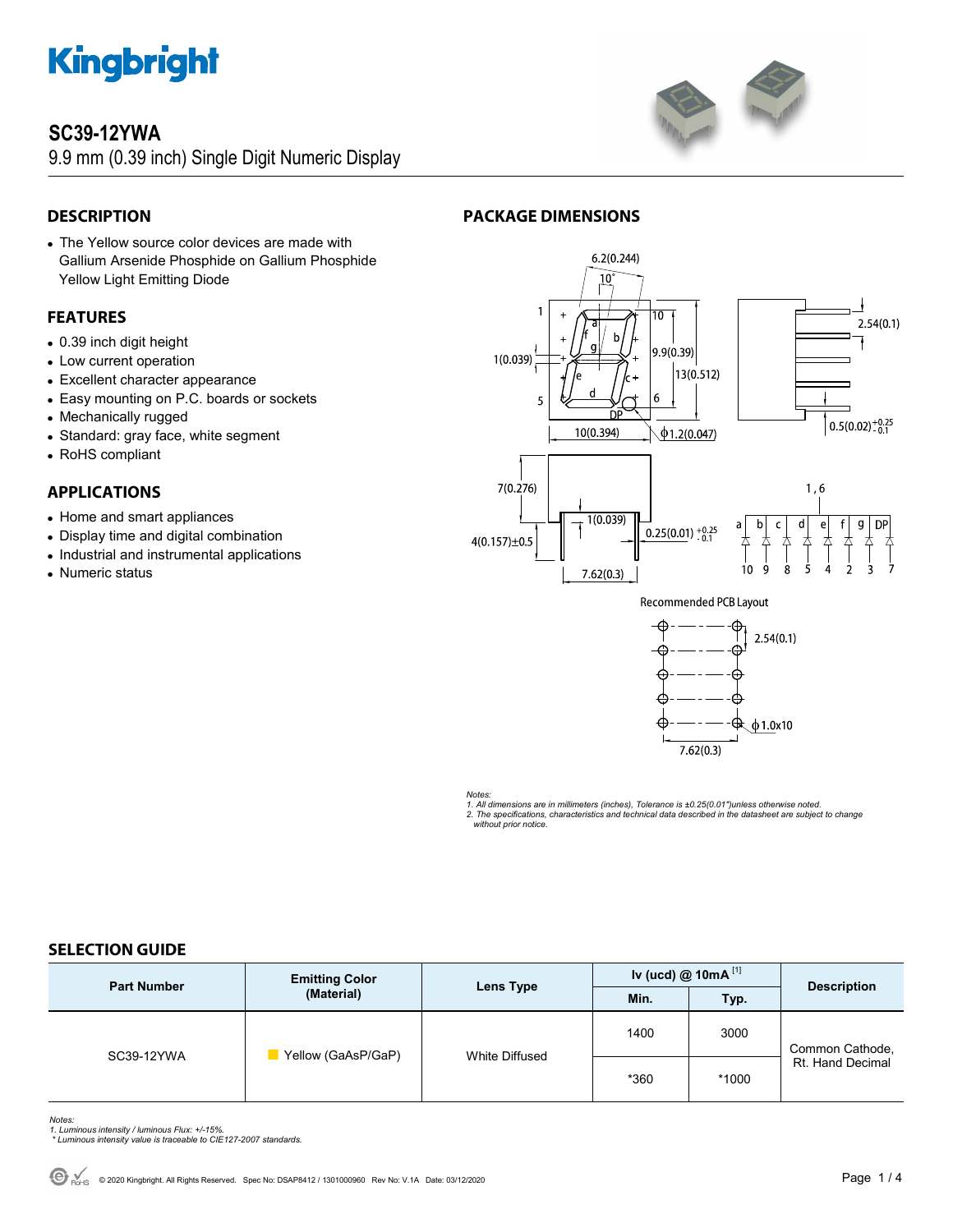# **Kingbright**

## **ELECTRICAL / OPTICAL CHARACTERISTICS at T<sub>A</sub>=25°C**

| <b>Parameter</b>                                         |                                                 |        | Value |                          | <b>Unit</b> |
|----------------------------------------------------------|-------------------------------------------------|--------|-------|--------------------------|-------------|
|                                                          | Symbol<br><b>Emitting Color</b><br>Max.<br>Typ. |        |       |                          |             |
| Wavelength at Peak Emission $I_F = 10mA$                 | $\Lambda_{\rm peak}$                            | Yellow | 590   | $\overline{\phantom{a}}$ | nm          |
| Dominant Wavelength $I_F = 10mA$                         | $\lambda_{\text{dom}}$ [1]                      | Yellow | 588   | $\overline{\phantom{a}}$ | nm          |
| Spectral Bandwidth at 50% $\Phi$ REL MAX<br>$I_F = 10mA$ | Δλ                                              | Yellow | 35    | $\overline{\phantom{a}}$ | nm          |
| Capacitance                                              | С                                               | Yellow | 20    | $\overline{\phantom{a}}$ | pF          |
| Forward Voltage $I_F$ = 10mA                             | $V_F$ <sup>[2]</sup>                            | Yellow | 1.95  | 2.4                      | v           |
| Reverse Current ( $V_R$ = 5V)                            | <sub>R</sub>                                    | Yellow |       | 10                       | μA          |

*Notes: 1. The dominant wavelength (*λ*d) above is the setup value of the sorting machine. (Tolerance* λ*d : ±1nm. )* 

2. Forward voltage: ±0.1V.<br>3. Wavelength value is traceable to CIE127-2007 standards.<br>4. Excess driving current and / or operating temperature higher than recommended conditions may result in severe light degradation or pr

## **ABSOLUTE MAXIMUM RATINGS at T<sub>A</sub>=25°C**

| Parameter                               | Symbol                  | Value                 | Unit        |  |
|-----------------------------------------|-------------------------|-----------------------|-------------|--|
| Power Dissipation                       | $P_D$                   | 75                    | mW          |  |
| Reverse Voltage                         | $V_{R}$                 | 5                     | $\vee$      |  |
| Junction Temperature                    | $T_j$                   | 110                   | $^{\circ}C$ |  |
| <b>Operating Temperature</b>            | $T_{op}$                | $-40$ to $+85$        | $^{\circ}C$ |  |
| Storage Temperature                     | $T_{\text{stg}}$        | $-40$ to $+85$        | $^{\circ}C$ |  |
| DC Forward Current                      | IF.                     | 30                    | mA          |  |
| Peak Forward Current                    | $I_{FM}$ <sup>[1]</sup> | 140                   | mA          |  |
| Electrostatic Discharge Threshold (HBM) |                         | 8000                  | $\vee$      |  |
| Lead Solder Temperature <sup>[2]</sup>  |                         | 260°C For 3-5 Seconds |             |  |

Notes:<br>1. 1/10 Duty Cycle, 0.1ms Pulse Width.<br>2. 2mm below package base.<br>3. Relative humidity levels maintained between 40% and 60% in production area are recommended to avoid the build-up of static electricity – Ref JEDEC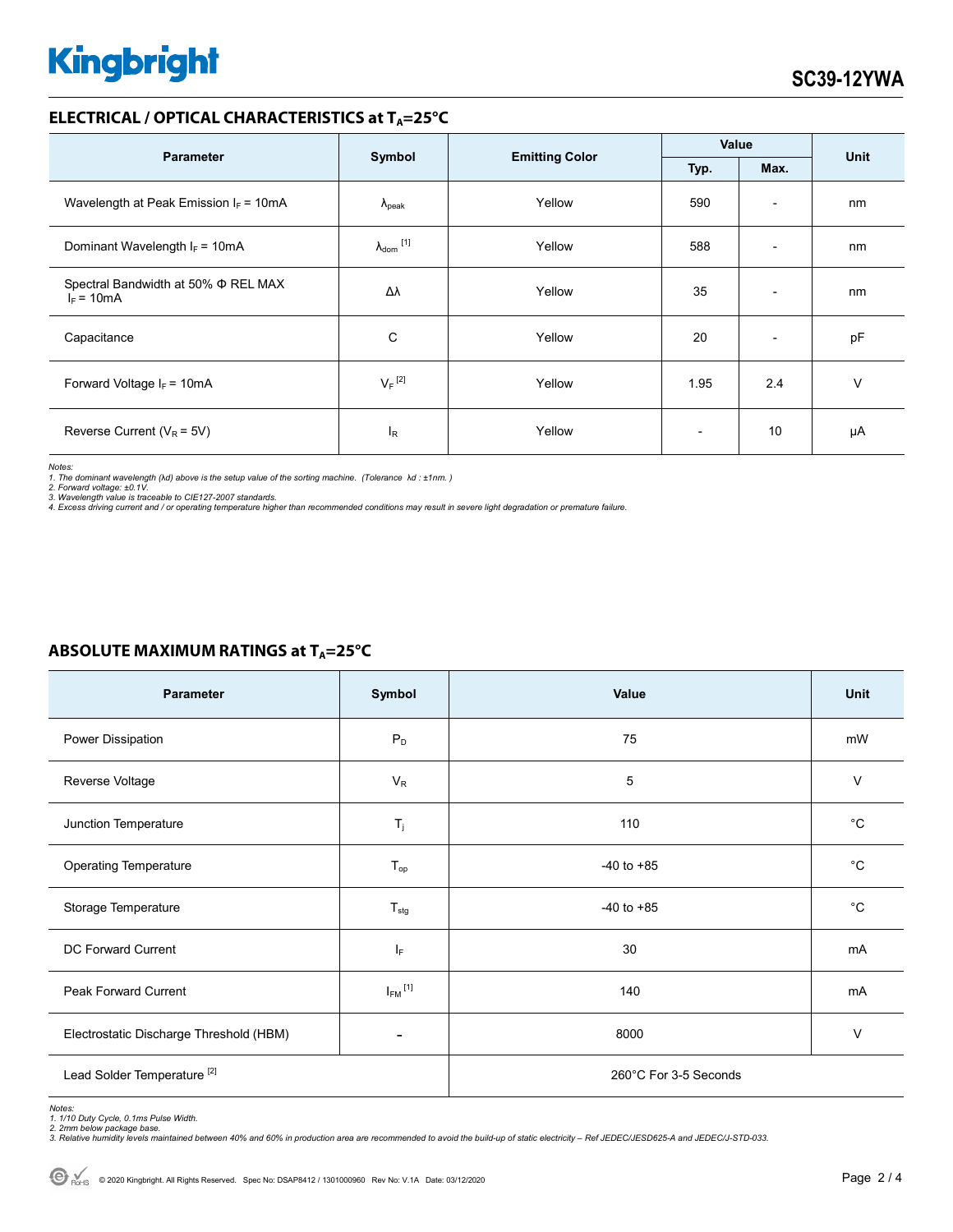## **Kingbright**

## **TECHNICAL DATA**





## **YELLOW**



## 0 4 8 12 16 20  $T_a = 25 °C$ Forward current (mA) **Luminous Intensity vs. Forward Current**



### **RECOMMENDED WAVE SOLDERING PROFILE <b>A CONDUCT A CONDUCT SOLDERING PROFILE Soldering General Notes**



*Notes:* 

- *1. Recommend pre-heat temperature of 105°C or less (as measured with a thermocouple attached to the LED pins) prior to immersion in the solder wave with a maximum solder bath temperature of 260°C*
- 
- 
- 2. Peak wave soldering temperature between 245°C ~ 255°Cfor 3 sec (5 sec max).<br>3. Do not apply stress to the epoxy resin while the temperature is above 85°C.<br>4. Fixtures should not incur stress on the component when mounti
- *5. SAC 305 solder alloy is recommended.*
- 
- *6. No more than one wave soldering pass. 7. During wave soldering, the PCB top-surface temperature should be kept below 105°C.*

- 1. Through-hole displays are incompatible with reflow soldering.
- 2. If components will undergo multiple soldering processes, or other processes where the components may be subjected to intense heat, please check with Kingbright for compatibility.

### **CLEANING**

- 1. Mild "no-clean" fluxes are recommended for use in soldering.
- 2. If cleaning is required, Kingbright recommends to wash components with water only. Do not use harsh organic solvents for cleaning because they may damage the plastic parts .
- 3. The cleaning process should take place at room temperature and the devices should not be washed for more than one minute.
- 4. When water is used in the cleaning process, Immediately remove excess moisture from the component with forced-air drying afterwards.